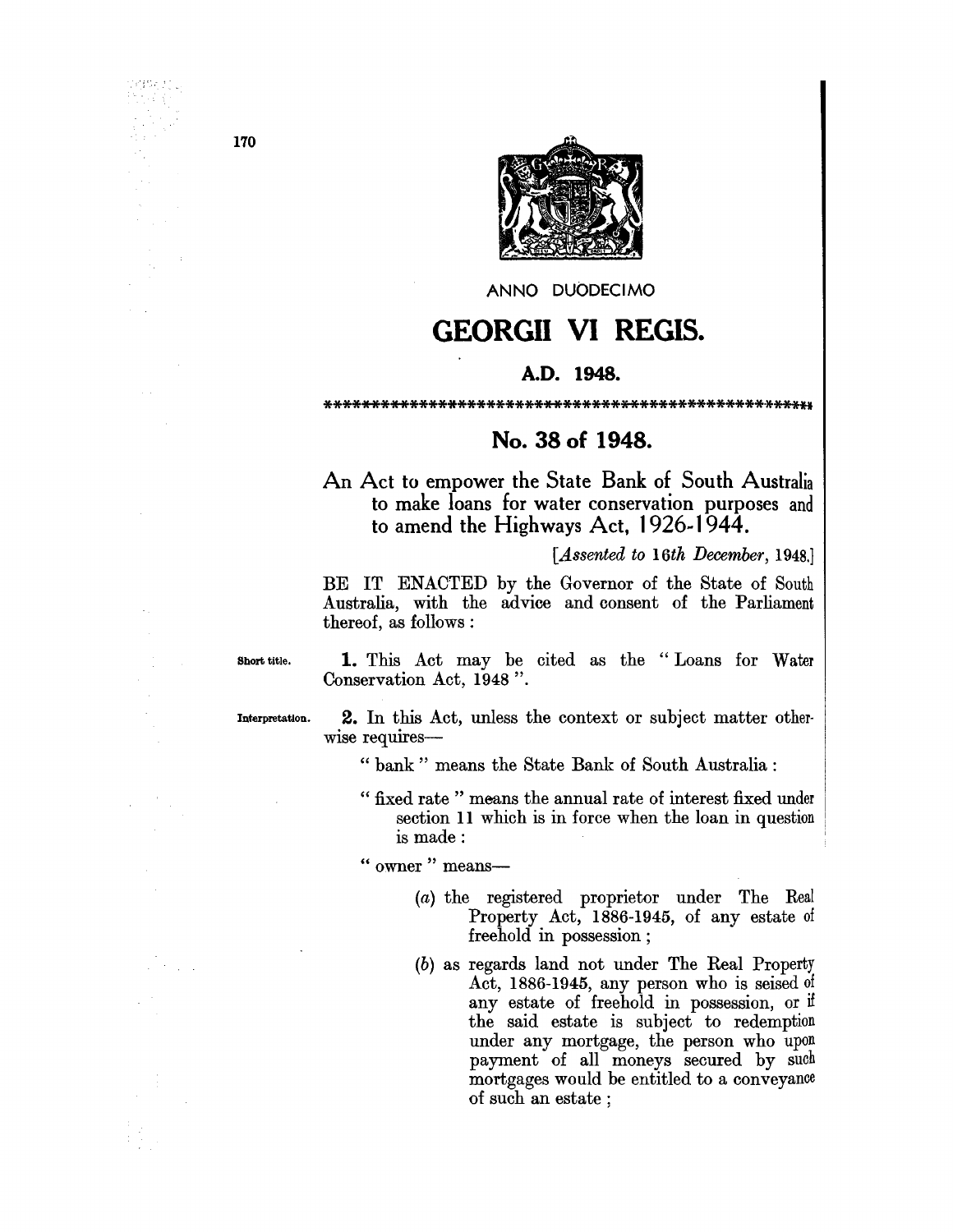## (c) as regards land belonging to the Crown, any person who has agreed to purchase the land from the Crown or is the lessee of the land under any lease granted by the Crown,

but does not include a mortgagee in possession.

**3.** (1) The bank may make loans to owners as provided by  $\frac{Power\ to}{make\ loans}$ this Act.

(2) All such loans shall be made out of moneys provided by Parliament for the purpose.

4. (1) Any owner may make application to the bank for Application a loan for the purpose of the construction on his land of any dam, storage or other works for the supply or conservation of water or for the extension of any existing dam, storage or other works.

 $(2)$  Every application shall-

(a) be signed by the applicant;

- (b) describe shortly the land owned by the applicant, and state the acreage thereof;
- (c) state whether the land of the applicant is encumbered with any mortgage or charge whether in favour of the Crown or any instrumentality of the Crown or otherwise and state the amount to which the land is so encumbered;
- (d) describe the dam, storage or other works proposed to be constructed or extended by the applicant, the site thereof, and give an estimate of the cost thereof;
- (e) contain such other matters as may be required by the bank.

(3) Any application in respect of any land of which there is more than one owner shall be made by all the owners.

**5.** The person making an application shall verify the verification of application by a statutory declaration made in manner provided by the Oaths Act, 1936.

**6.** (1) The bank, in its discretion but subject to this Act, Power of bank to make may make a loan to any applicant for any purpose mentioned loan. In subsection (1) of section 4.

(2) No such loan shall exceed the sum of one thousand pounds.

(3) No loan shall be made unless the Land Board certifies to the bank that-

" ..

.<br>..<br>..

 $\frac{1}{2}$  ,  $\frac{1}{2}$  ,  $\frac{1}{2}$  ,  $\frac{1}{2}$  ,  $\frac{1}{2}$  ,  $\frac{1}{2}$  ,  $\frac{1}{2}$ 

i<br>Indonésia<br>I .J

 $1048.$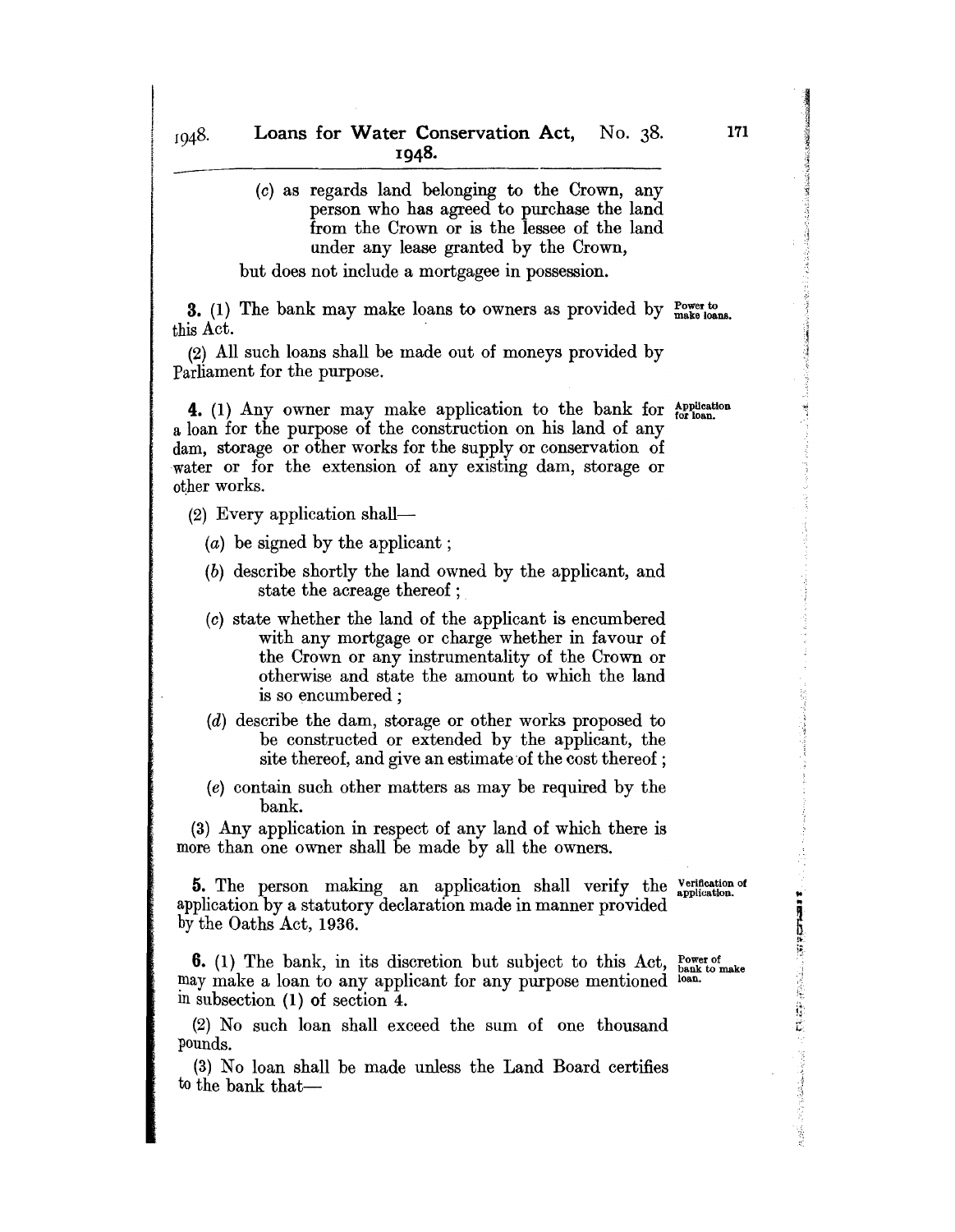- (a) the Land Board is satisfied that the primary production derived or to be derived from the land in respect of which the loan is to be made is sufficient to justify the construction of the dam, storage or other works or, as the case may be, the extension thereof; and
- $($ b) the fair estimated value of the land is such that the loan should be made in accordance with this Act.

and unless the Land Board recommends the making of the loan.

(4) No loan shall be made unless the Engineer-in-Chief certifies to the bank that he is satisfied that-

- (a) the dam, storage or other works or, as the case may be, the extension thereof is capable of being carried out;
- (b) the estimated cost of the work proposed to be carried out is not unreasonable;
- (c) the work proposed to be carried out would be effective; and
- (d) the carrying out of the work proposed to be carried out is the most economical means of providing a water supply for the land.

(5) If the works in respect of which an application is made relate to the supply of water from an underground water supply in a locality where a regional geological survey has been made, then, before making the loan, the bank shall obtain a report from the Government Geologist.

(6) No loan shall be made to an amount so that the total amount secured by mortgage (whether made pursuant to this Act or otherwise) of the land exceeds nine-tenths of the fair estimated value of the land and any improvements already made thereon together with the fair estimated value of the improvement to be made by the construction of the dam, storage or other works or, as the case may be, the extension thereof and for which the loan is to be made.

(7) No loan shall be made in respect of any land situated within a water district within the meaning of the Waterworks Act, 1932-1936, or a water district within the meaning of the Water Conservation Act, 1936 unless the Engineer-in-Chief certifies to the bank that, in his opinion, it is impracticable to supply water to the land from the waterworks then existing within the water district.

Loan to be secured by mortgage.

7. (1) No loan shall be made except upon the security of a mortgage to the bank of the estate and interest of the owner of the land in respect of which it is made. Every such mortgage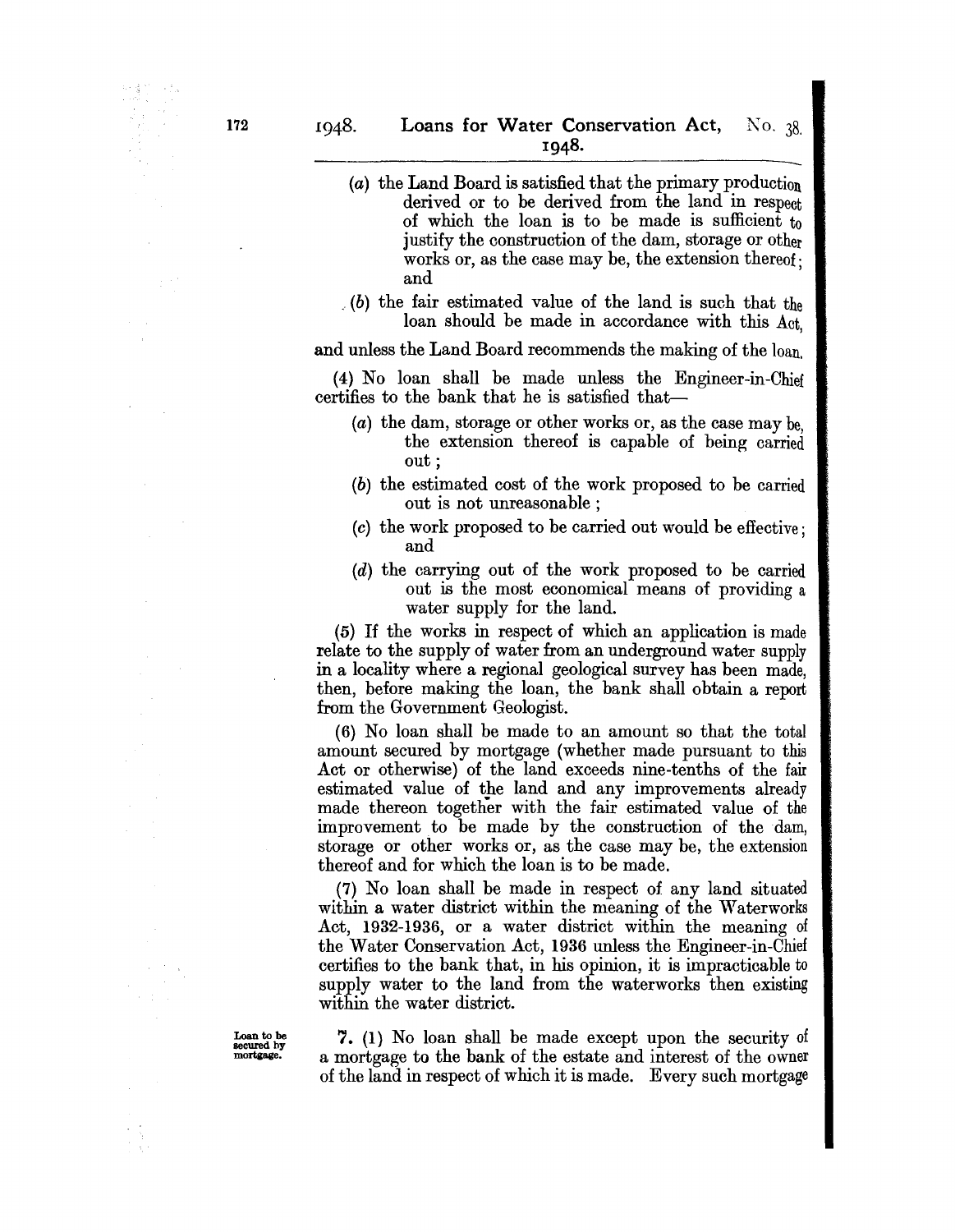shall be in such form and shall contain such conditions as are fixed by the bank.

(2) If the land is encumbered by a previous mortgage or charge, the loan may be made upon a subsequent mortgage of the said estate and interest subject to the previous mortgage or charge.

**S.** (1) Any loan may be made by instalments as the work Instalments for which it is made is carried out.

(2) If at any time, in the opinion of the bank, any loan or instalment or any part thereof, has not been applied for the purpose for which it was advanced, or has not been carefully and economically expended, the bank may refuse to pay any further instalment of the proposed loan and may by notice in writing given to the owner call in the whole amount already advanced whereupon the owner shall forthwith repay the same.

**9.** Interest at the fixed rate shall be payable on every loan. Interest on

**10.** Every loan and interest thereon shall be repayable to Repayment of the bank in such instalments as are fixed by the bank but so that the term of any loan shall not exceed fifteen years.

**11.** (1) The bank may, from time to time, by notice Power of published in the *Gazette*, fix the annual rate of interest to be the rate of interest on paid on loans made by the bank under this Act, and may, in  $\frac{1}{10}$  loans. like manner, annul any rate so fixed.

(2) Any rate so fixed shall come into force on the fourteenth day after the date of the *Gazette* in which the same is published, and shall continue in force until the fourteenth day after the date of the *Gazette* in which the notice annulling the same is published.

12. If any payment in respect of any loan under this Act Capitalization is in arrear, the bank may capitalize the arrears which represent interest. In any such case the amount in arrear which represents principal and the amount so capitalized shall be paid to the bank within such time and upon such terms as the bank thinks fit.

**13.** Before considering any application under this Act the Fees to bank. bank may require payment by the applicant of such inspection fees as the bank deems necessary.

**14.** (1) Any notice to be given pursuant to this Act to any service of person shall be duly given if-

(a) served on him personally ;

**化学学生 化学生学生学生学生学** 

 $\frac{5}{2}$ ï,